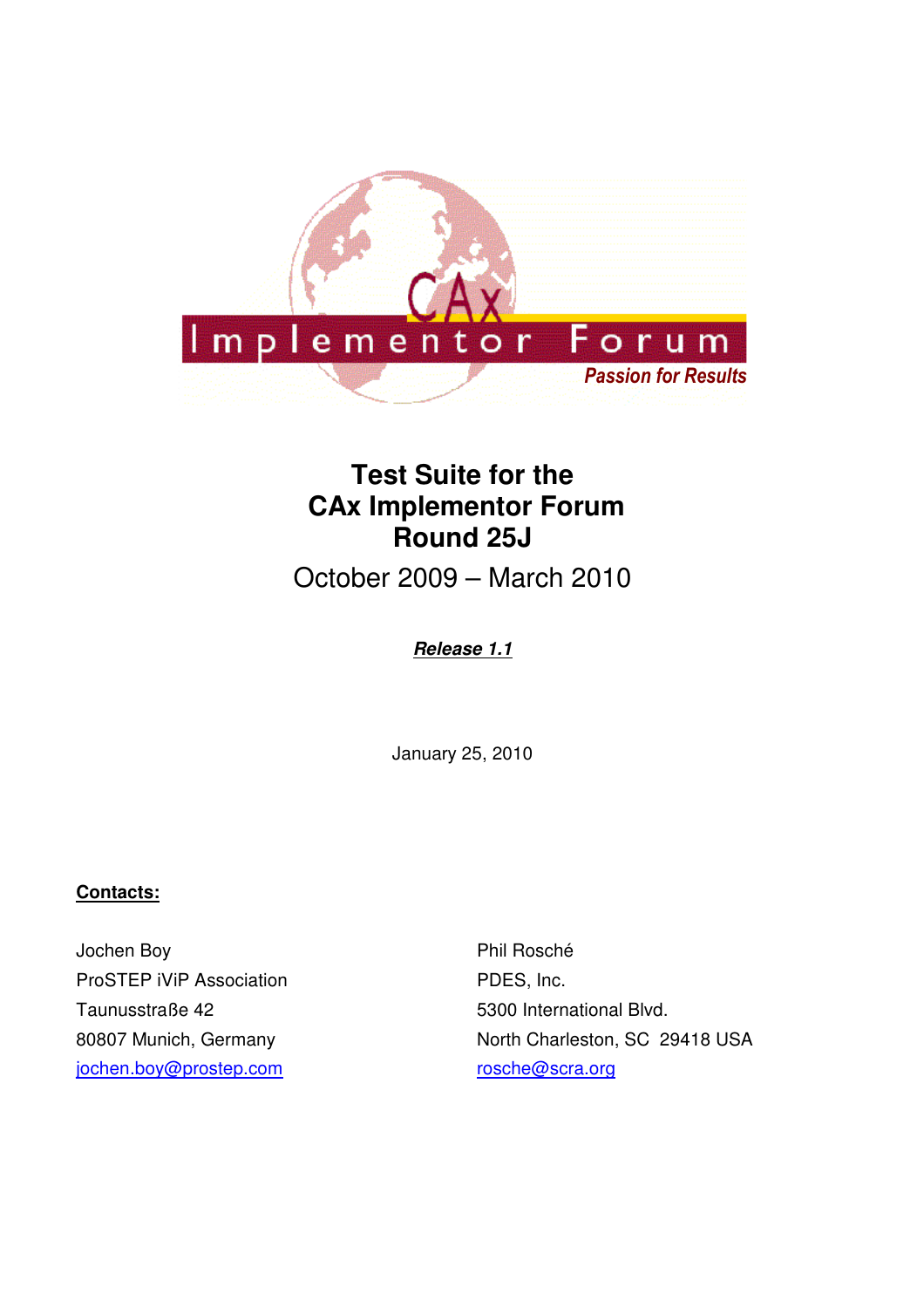| CAx Implementor Forum |  |
|-----------------------|--|
|                       |  |

## **Contents:**

| 1.0     |  |
|---------|--|
| 1.1     |  |
| 1.2     |  |
| 1.3     |  |
| 1.4     |  |
| 2.0     |  |
| 2.1     |  |
| 2.1.1   |  |
| 2.1.2   |  |
|         |  |
| 2.1.3.1 |  |
|         |  |
|         |  |
| 2.2.1   |  |
| 2.2.2   |  |
| 2.2.3   |  |
|         |  |
|         |  |
|         |  |
| 2.3.1   |  |
| 2.3.2   |  |
| 2.3.3   |  |
|         |  |
|         |  |
|         |  |
| 2.4.1   |  |
| 2.4.2   |  |
| 2.4.3   |  |
|         |  |
|         |  |
| 3.0     |  |
| 3.1     |  |
| 3.2     |  |
| 3.3     |  |
| 3.3.1   |  |
| 3.3.2   |  |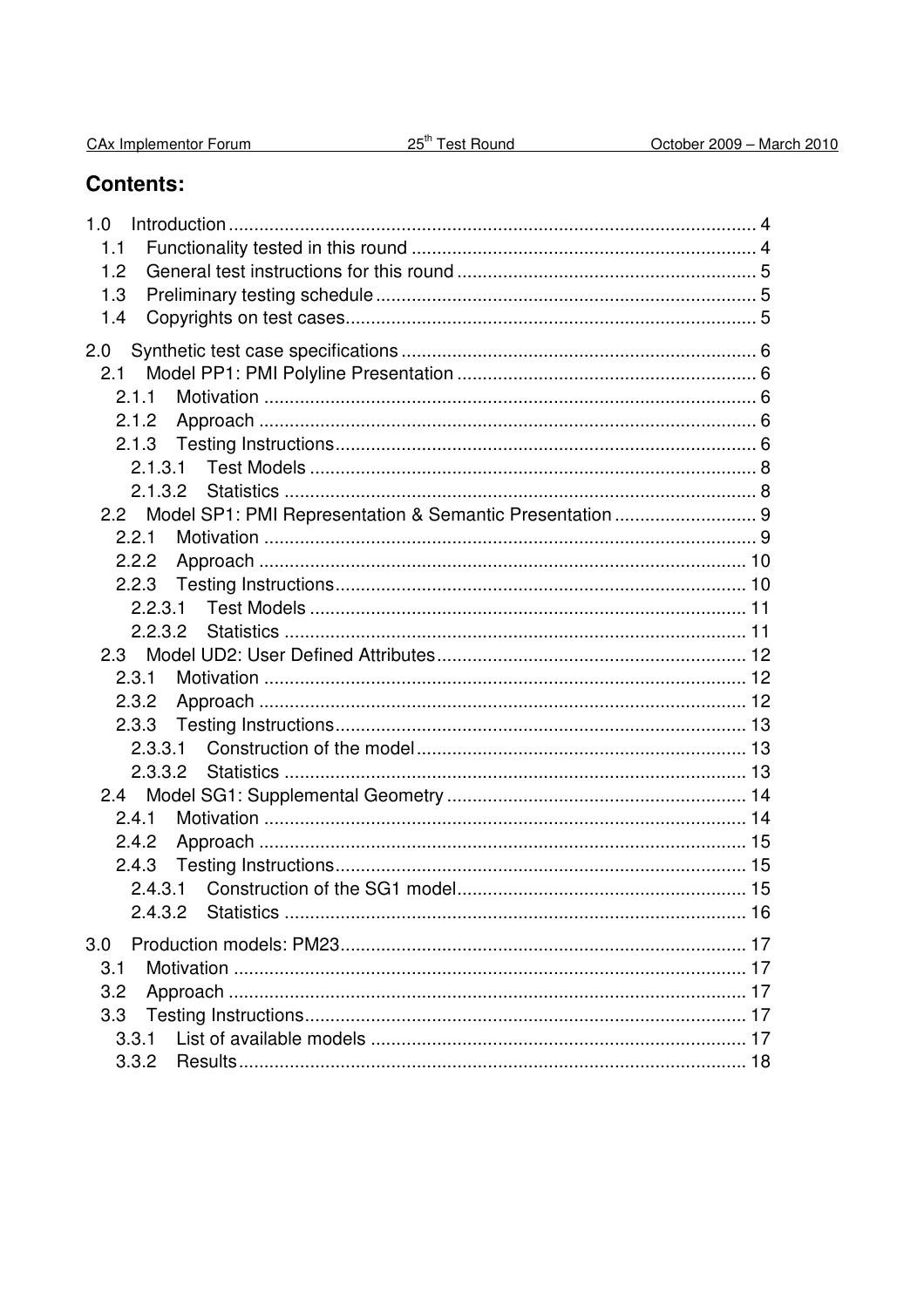## **1.0 Introduction**

This document describes the suite of test cases to be used for the twenty-fifth round of testing of the CAx Implementor Forum (CAx-IF). The CAx-IF is a joint testing forum organized by PDES, Inc. and the ProSTEP iViP Association. The test rounds of the CAx-IF concentrate primarily on testing the interoperability and conformance of STEP processors based on AP203 and AP214.

The test rounds in general combine testing of synthetic and production models. Production models will in most cases be provided by the member companies of the organizations PDES, Inc. and ProSTEP iViP Association. When production models are not available from the member companies, "production-like" models will be solicited from the various CAx-IF participants.

This test suite includes synthetic models for testing the following capabilities: Presentation of Product Manufacturing Information (PMI), both as Polylines and semantically based on Representation, User Defined Attributes, and Supplemental Geometry.

Production models are provided for assemblies and piece parts. The basis for the production test cases is native CAD models. Each test case therefore originates from a single CAD system, and the set of test cases to be pre-processed (converted to STEP files) is unique for each CAD system. After pre-processing, the resulting STEP files are then to be imported/post-processed/read in by the rest of the participants.

### **1.1 Functionality tested in this round**

Functionality tested in this round relates to:

- **Product Manufacturing Information (PMI)** describes the capability to embed information about dimensions, tolerances and other parameters which are necessary input for the manufacturing of the part from the 3D model. Past tests in the CAx-IF included the 'representation' approach, i.e. transport the PMI in a re-usable way, without displaying it in the 3D model. In Round25J, the focus will be on two different ways for the 'presentation' of PMI in the 3D model:
	- o "Polyline Presentation" refers to breaking down each annotation into polylines and arcs, and exchanging them as wireframe geometry. This preserves the exact shape of the annotation, but is human readable only.
	- o "Representation and Semantic Presentation" relies on the "Representation" capability to render the information contents to be displayed. These are supplemented with basic styling and positioning information, to enable the importing CAD system to re-create the annotation elements using its internal PMI capability, and may be supplemented with additional textual information.
- **User Defined Attributes** are descriptions or values that can be added by the user in the CAD system and associated with a part or geometric elements in the model. Material or production costs are an example for this. This is the third test of this capability.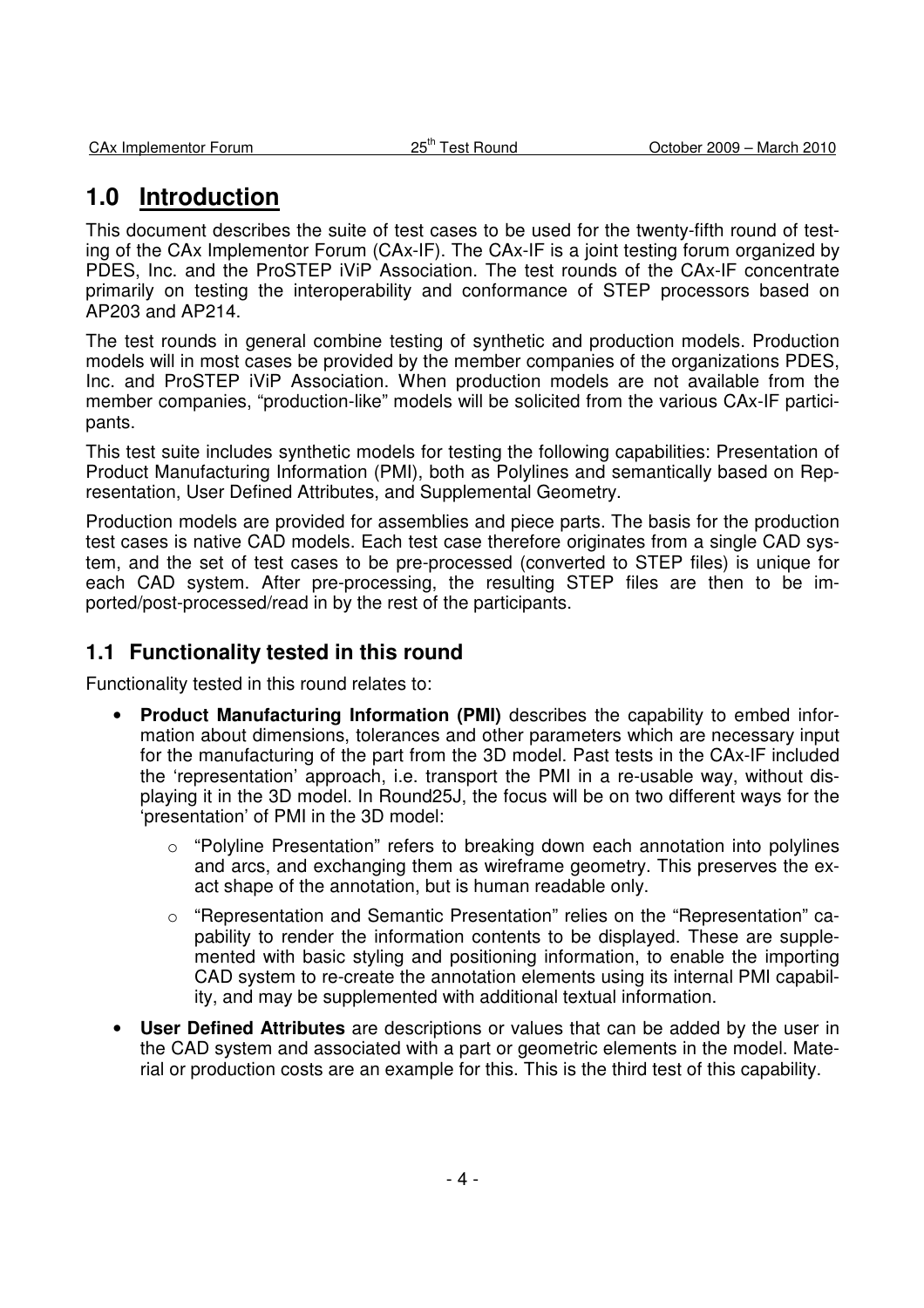- **Supplemental Geometry** defines all geometric elements in a model that do not belong to the manufactured shape of the part, but serve as a reference basis for other information, such as the center line of a hole for example. This will be the third test of this functionality.
- **Production Models** are included in this round of testing in addition to the synthetic models for the above capabilities.

### **1.2 General test instructions for this round**

The general procedures for communication of models and statistics are outlined in a separate document 'General Testing Instructions'. The general instructions can be retrieved from CAx Implementor Forum web sites. The latest version is v1.7, dated July 2008.

## **1.3 Preliminary testing schedule**

| <b>Date</b>                  | <b>Action</b>                                         |
|------------------------------|-------------------------------------------------------|
| <b>December 9, 2009</b>      | Test Suite available /                                |
| (Wed)                        | 1 <sup>st</sup> CAx Implementor Forum conference call |
| <b>ASAP</b>                  | <b>Production Models released</b>                     |
| <b>January 7, 2010 (Thu)</b> | Initial STEP files and native stats due               |
| January 29 (Fri)             | <b>STEP files and native stats frozen</b>             |
| <b>February 3 (Wed)</b>      | Target stats due / 2 <sup>nd</sup> conference call    |
| March 5 (Fri)                | <b>Target stats frozen</b>                            |
| March 10 (Wed)               | Pre-release of final stats / 3rd conference call      |
| March $16$ (Tue)             | <b>Review meeting for test round</b>                  |
| <b>March 17-18</b>           | <b>CAx Implementor Forum meeting,</b>                 |
| $(Wed - Thu)$                | Gaithersburg, MD, USA                                 |

The following schedule has been agreed on for Round 25J:

The CAx-IF meeting will take place in conjunction with the 2010 PDES, Inc. spring offsite meeting, and a LOTAR International workshop. In addition, conference calls and web sessions will be available for those not attending the meeting to dial in.

### **1.4 Copyrights on test cases**

Not all of the production test cases which were provided by the PDES, Inc. and ProSTEP iViP member companies are fully released for any purpose. The least common denominator is that the test cases can be freely distributed among the ProSTEP iViP / PDES, Inc. Round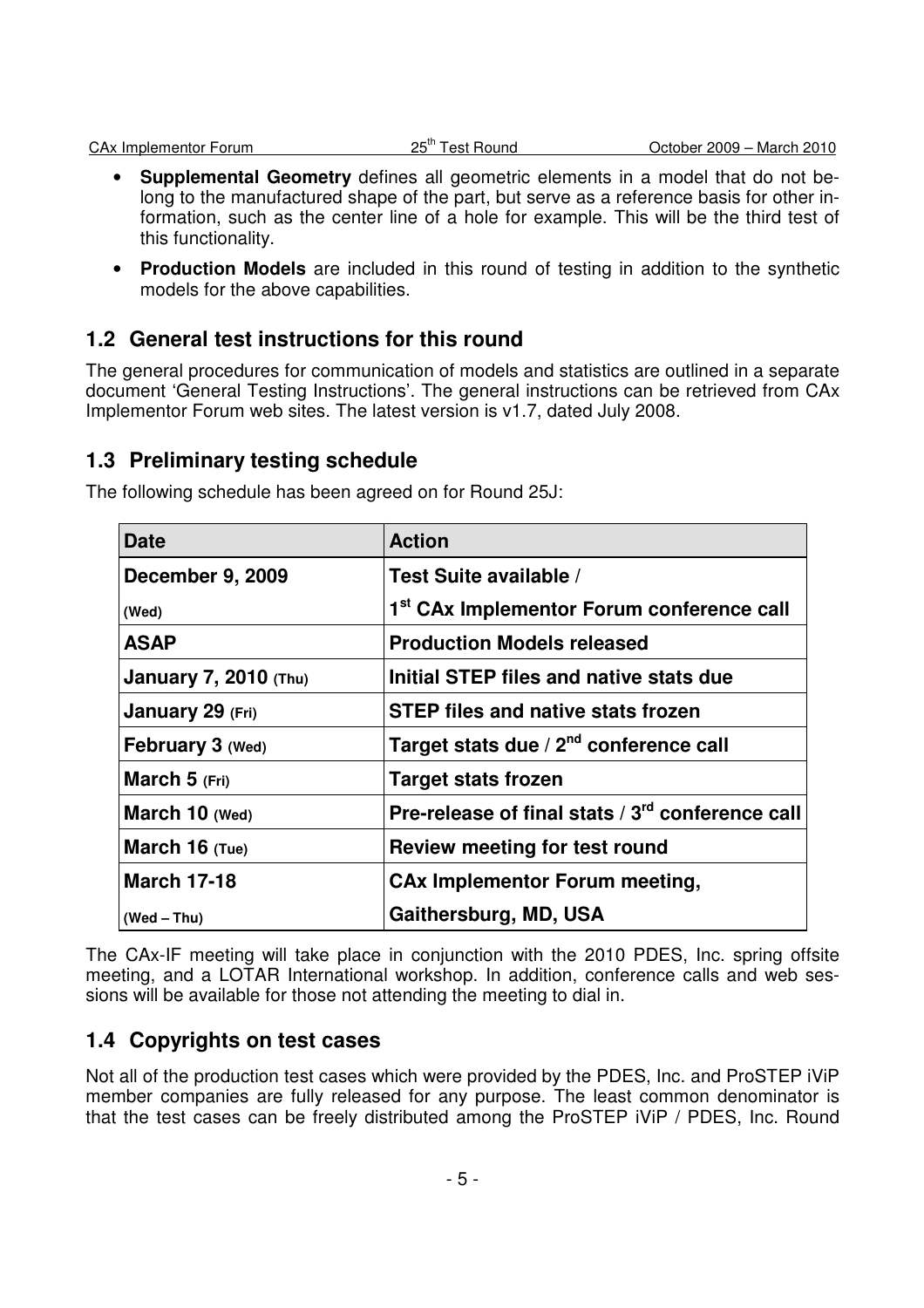Table participants and can be used for any purposes that are related to CAx-IF testing (i.e. testing, documentation of testing efforts), as long as a reference to the originating company is made.

The test cases must not be used for any purposes other than the CAx-IF testing or outside of PDES, Inc. and ProSTEP iViP.

## **2.0 Synthetic test case specifications**

## **2.1 Model PP1: PMI Polyline Presentation**

#### **2.1.1 Motivation**

Product Manufacturing Information is required for a number of business use cases in the context of STEP data exchange. Among others, they are a prerequisite for long-term data archiving. In addition, the PMI can be used to drive downstream applications such as coordinate measuring and manufacturing.

For documentation and long-term archiving purposes, the Polyline Presentation approach was suggested and developed by the LOTAR project group. It presents the PMI within the 3D model, broken down into lines and arcs, so that is looks exactly as generated by the native system.

#### **2.1.2 Approach**

The approach to be used is described in the latest working draft (version 2.5 dated January 19, 2010) of the "Recommended Practices for PMI Representation & Presentation", which can be found in the member area of the CAx-IF web sites under "Information on Round25J of Testing".

Polyline annotations and the definition of saved views are in scope for this round of testing, as well as validation properties to verify the exchange of the Polyline transfer.

The files shall be in either AP203 Ed.2 or AP214 Ed.3 format.

#### **2.1.3 Testing Instructions**

In Round 25J, the PMI test models from the LOTAR pilot activities shall be used, as in the previous rounds of testing.

**Note** that **all** CAx-IF participants, even / especially those who have not implemented Polyline Presentation, are asked to import the resulting STEP files. Since the annotations basically are broken down into wireframe geometry (which has been tested in R20J-R21J), the question is to what extend the information can be found by arbitrary CAD systems.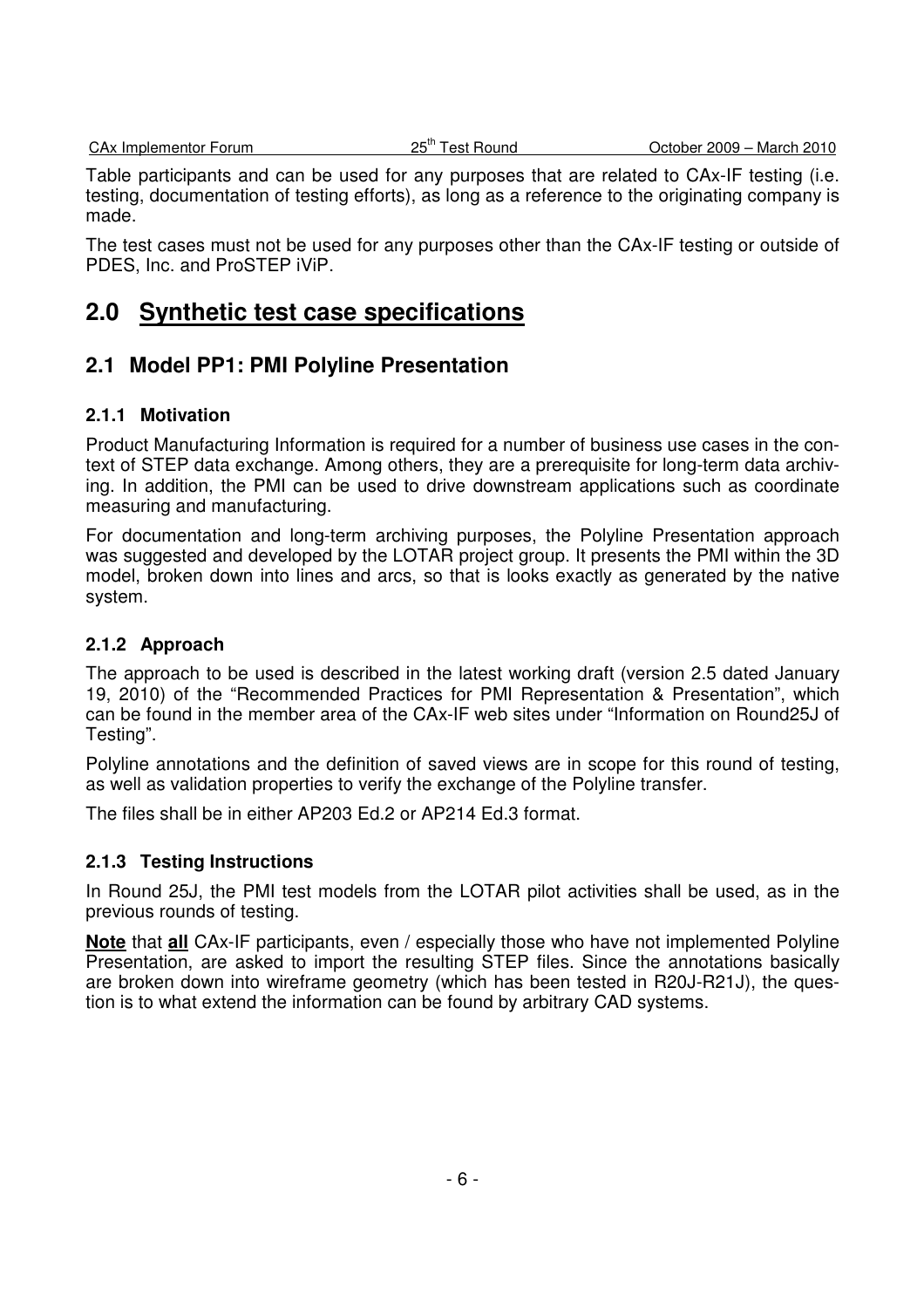

Figure 1: Example for a user-provided part with tolerances.

Compared to the Polyline presentation as tested in Round22J, the following additional functionality shall be included in the test files provided for this round of testing, as far as it has been implemented by the CAx-IF participants and is described in the Recommended Practices:

- Definition of "saved views" if supported, include at least one saved view in the model, which contains a subset of annotations in the file, and provides a pre-defined position of the model in the design space. It is recommended to provide a screenshot illustrating the model position and annotation subset, in addition to the screenshot showing the overall model layout.
- Cross-highlighting of annotations and annotated shape  $-$  if supported, include in the STEP file the information necessary to maintain the association between annotations and the annotated shape elements in a way, that after import, when highlighting an annotation, the shape elements annotated by it are highlighted, too, and vice versa.
- PMI Validation Properties for Polylines if supported, include the validation properties
	- o "Polyline Curve Length" (section 10.3.1 in the PMI Rec.Pracs.)
	- o "Polyline Centroid" (section 10.3.2)
	- o "Equivalent Unicode String" (section 10.3.3)

in the files, and evaluate these after import.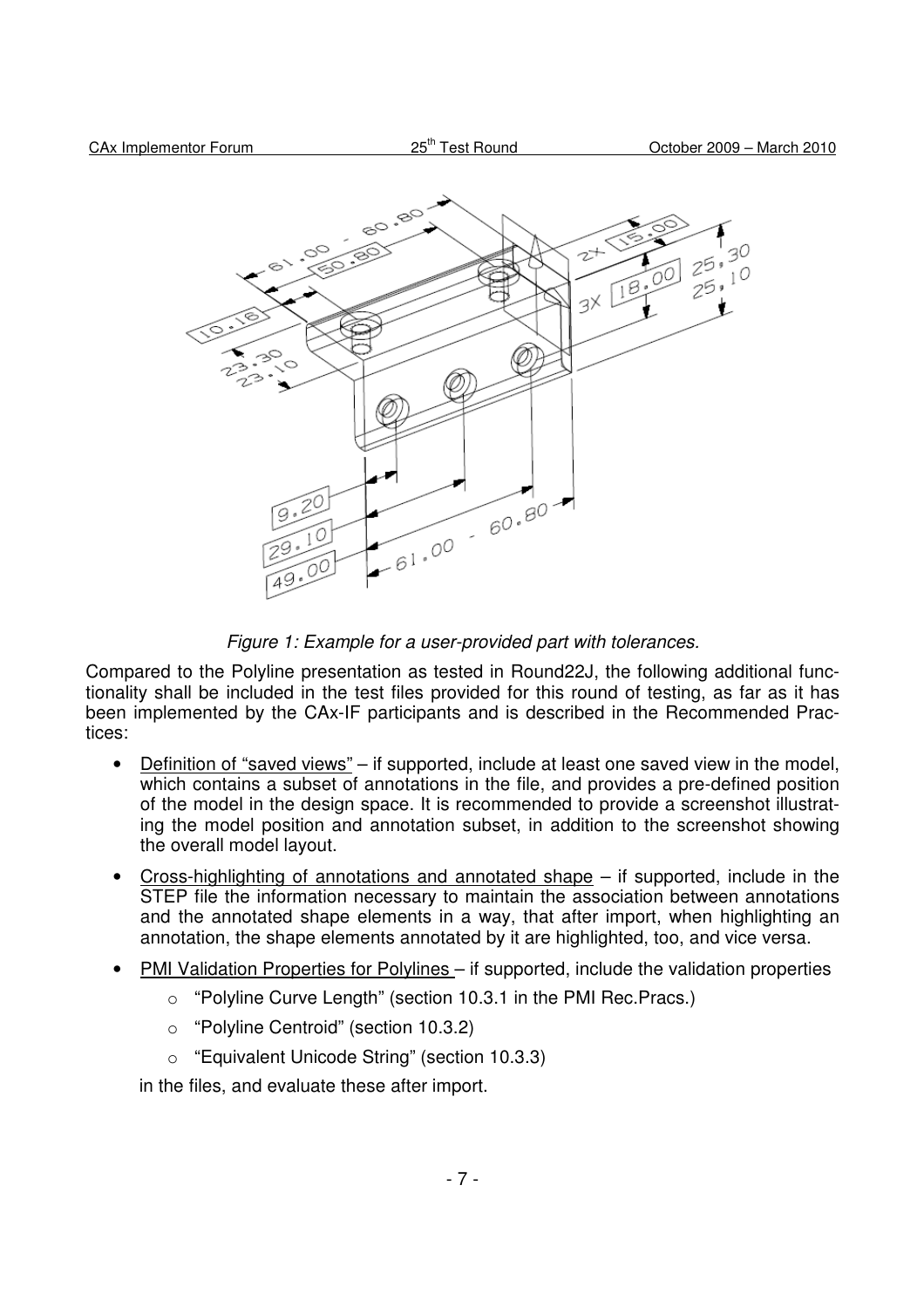CAx Implementor Forum 25<sup>th</sup> Test Round 25<sup>th</sup> Test Round 2010

**Note** that for the creation of the Equivalent Unicode String, the mapping as defined by the "Unicode String Project" report (Revision H) shall be used. This document is available in the member areas of the CAx-IF homepages, under "Relevant LOTAR Documents for CAx-IF Testing".

In addition to these functionalities, the capability to exchange "filled characters" via Polyline Presentation has been discussed. A PP1 file may contain classic "3D Polylines", used to transfer stroked or outline font, or "Filled Polylines" to transfer filled font, or both. The 'scope' field in the statistics shall be used to indicate the file contents.

#### **2.1.3.1 Test Models**

Test Models for CATIA V5 and UG NX are available in the CAx-IF File Repository under "Round 22J > GDandT Test Models". Additional test models containing PMI data for other CAD systems are welcome.

#### **2.1.3.2 Statistics**

For each STEP file submitted for the PP1 model, vendors must submit the corresponding native statistics to the online statistics and results database, CAESAR. To do so, log in to CAESAR, go to "Test Rounds > R25J Test Cases > PP1 Data Sheet", and either fill in the web form, or upload a comma-delimited file (.csv) with the data as listed below.

**Note** that in order to count the PMI elements for the statistics, as per agreement during the Round 22J Review Meeting, the names of the geometric\_curve\_sets shall be considered.

| column name   | description                                                                                                                                                    |
|---------------|----------------------------------------------------------------------------------------------------------------------------------------------------------------|
| <b>model</b>  | The name of the test model, here: 'PP1'                                                                                                                        |
| system_n      | The system code of the CAD system creating the STEP<br>file                                                                                                    |
| system_t      | The system code of the CAD system importing the<br>STEP file. For native stats, enter 'stp'                                                                    |
| lunit         | The unit the model is designed in                                                                                                                              |
| <b>volume</b> | Total volume of all solids                                                                                                                                     |
| larea         | Total surface area of all solids                                                                                                                               |
| scope         | A short designation of the scope tested in the model. In<br>the case of PP1 it is one of "3D Polylines", "Filled Poly-<br>lines" or "3D and Filled Polylines". |
| <b>CX</b>     | Centroid of all solids                                                                                                                                         |
| <b>cy</b>     |                                                                                                                                                                |
| <b>CZ</b>     |                                                                                                                                                                |
| dimension     | The number of dimensions processed                                                                                                                             |

See Table 6 (section 8.2) in the PMI Recommended Practices for details.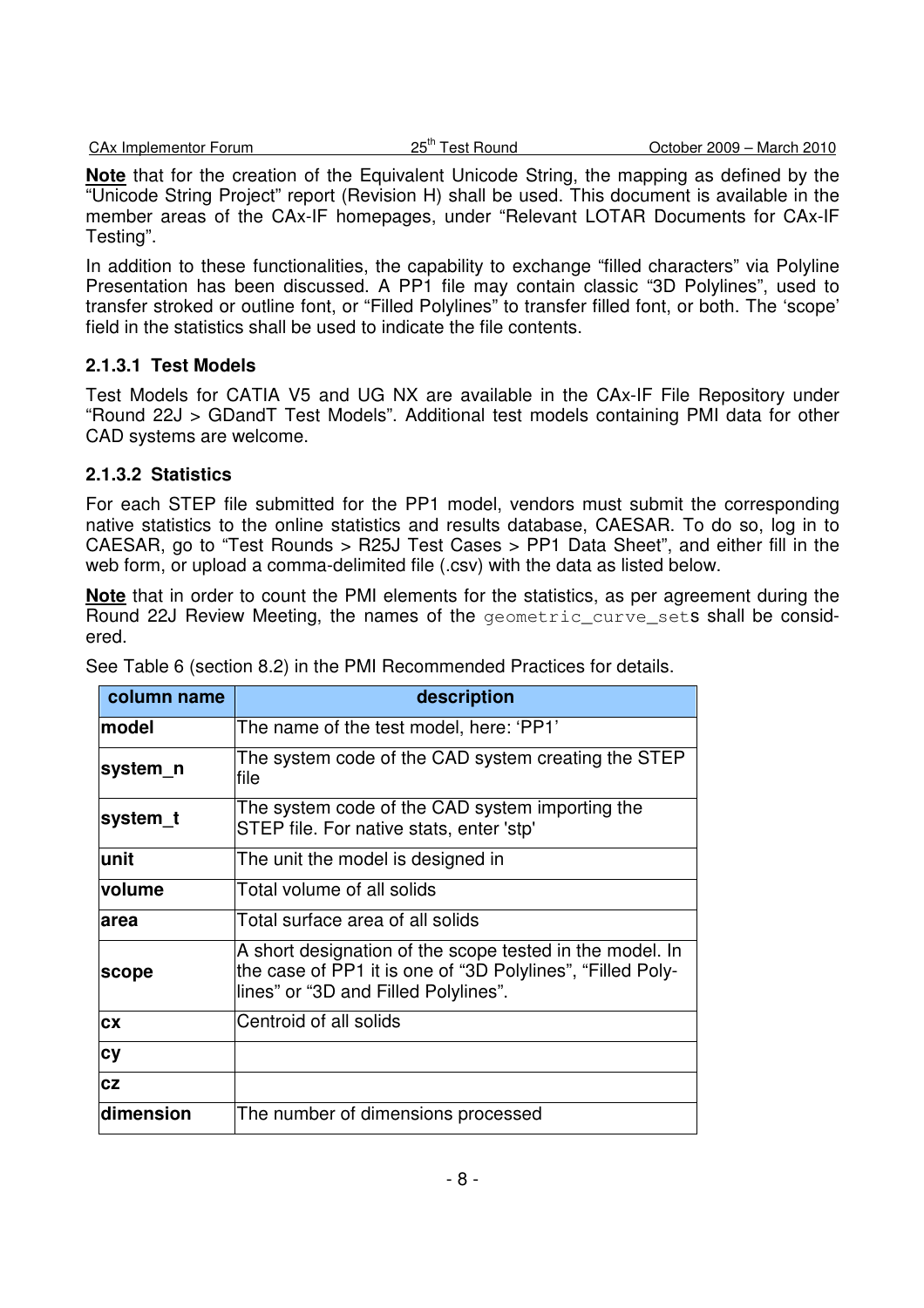| CAx Implementor Forum | 25 <sup>th</sup> Test Round                                                                                                                                                                                   | October 2009 - March 2010 |
|-----------------------|---------------------------------------------------------------------------------------------------------------------------------------------------------------------------------------------------------------|---------------------------|
| datums                | The number of datums processed                                                                                                                                                                                |                           |
| datum_targets         | The number of datum targets processed                                                                                                                                                                         |                           |
| tolerances            | The number of tolerances processed                                                                                                                                                                            |                           |
| labels                | The number of labels processed                                                                                                                                                                                |                           |
| saved view            | The name of the Saved View which is the basis for the<br>view-related statistics                                                                                                                              |                           |
| view annot            | The number of annotations included in the specified<br>saved view.                                                                                                                                            |                           |
| view_pos              | pass/fail, whether the position stored for the Saved View<br>could be restored successfully. It is recommended to<br>provide a screenshot illustrating the position of the mod-<br>el for the specified view. |                           |
| highlight             | all/partial/none – whether the cross-highlighting for an-<br>notations and annotated shape elements works correctly                                                                                           |                           |
| poly_length           | all/partial/none – whether the lengths of the Polyline an-<br>notation was validated successfully for all, some or none<br>of the given annotations.                                                          |                           |
| poly_cent             | all/partial/none - whether the positioning of the Polyline<br>annotation was validated successfully for all, some or<br>none of the given annotations.                                                        |                           |
| eq unicode            | all/patial/none - if the encoding of the equivalent Uni-<br>code string was correct for all, some or none of the given<br>annotations.                                                                        |                           |
| valid poly vp         | pass/fail, is the instantiation of the Polyline-related vali-<br>dation properties in the STEP file as per the PMI rec-<br>ommended practices?                                                                |                           |
| date                  | The date when the statistics were last updated (will be<br>filled in automatically)                                                                                                                           |                           |
| <b>issues</b>         | A short statement on issues with the file                                                                                                                                                                     |                           |

## **2.2 Model SP1: PMI Representation & Semantic Presentation**

### **2.2.1 Motivation**

Product Manufacturing Information is required for a number of business use cases in the context of STEP data exchange. Among others, they are a prerequisite for long-term data archiving. In addition, the PMI can be used to drive downstream applications such as coordinate measuring and manufacturing.

In contrast to the Polyline approach, Semantic Presentation relies on the PMI Representation capability to define the contents to be displayed, and supplements these with positioning and styling information to create the appropriate notes in 3D space. (Associative) 3D Annotations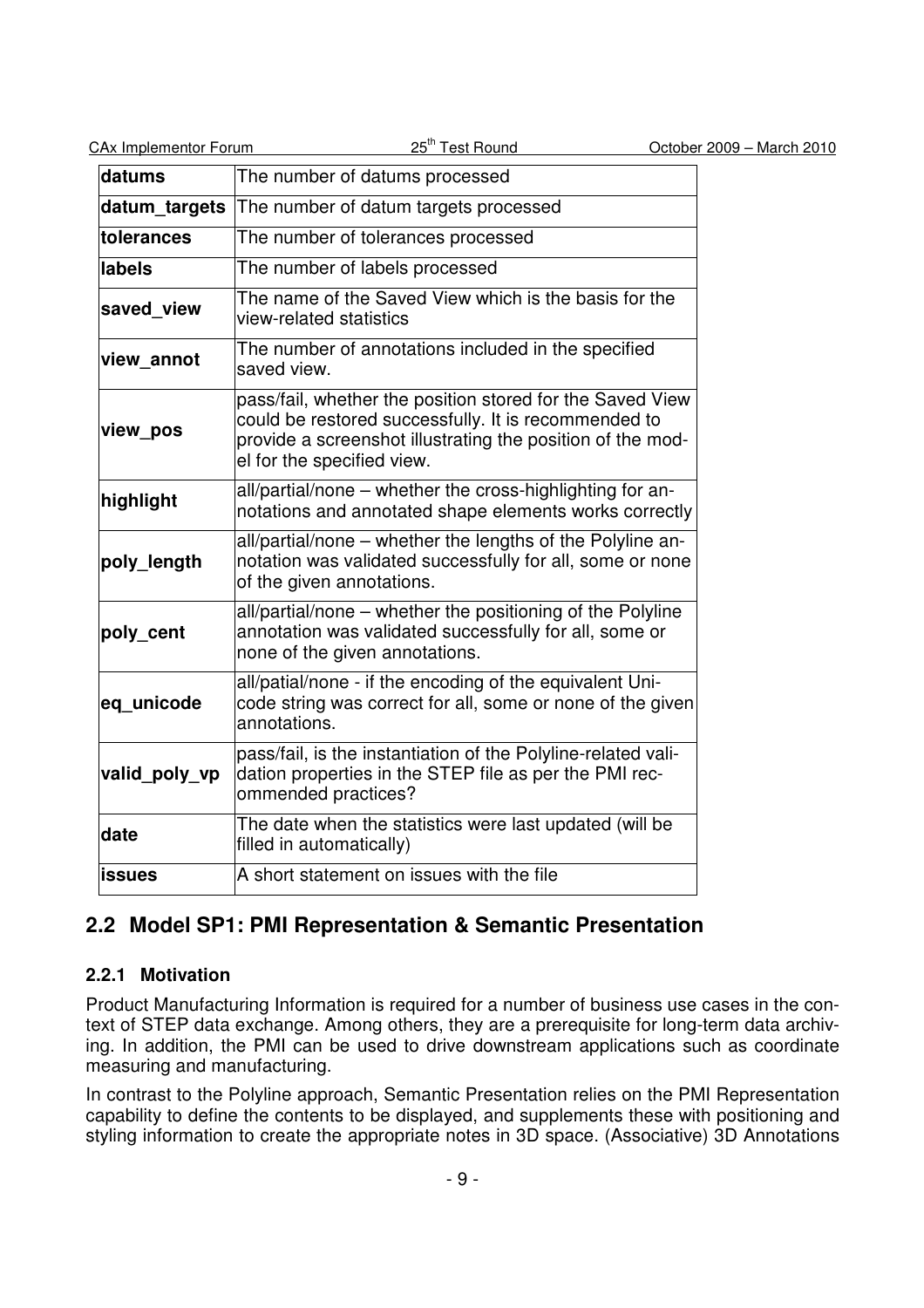|  | CA <sub>x</sub> Implementor Forum |  |
|--|-----------------------------------|--|
|  |                                   |  |

including Unicode characters have been tested in previous rounds in preparation for this test case.

#### **2.2.2 Approach**

The approach to be used is described in the latest working draft (version 2.5 dated January 19, 2010) of the "Recommended Practices for PMI Representation & Presentation", which can be found in the member area of the CAx-IF web sites under "Information on Round25J of Testing".

The files shall be in either AP203 Ed.2 or AP214 Ed.3 format.

#### **2.2.3 Testing Instructions**

In Round 25J, the PMI test models from the LOTAR pilot activities shall be used, as in the previous rounds of testing.



Figure 2: Example for a user-provided part with tolerances.

In addition to the Semantic Presentation as tested in Round22J, the following additional functionality may be included in the test files provided for this round of testing, as far as it has been implemented by the CAx-IF participants and is described in the Recommended Practices:

• Definition of "saved views" – if supported, include at least one saved view in the model, which contains a subset of annotations in the file, and provides a pre-defined position of the model in the design space. It is recommended to provide a screenshot illustrating the model position and annotation subset, in addition to the screenshot showing the overall model layout.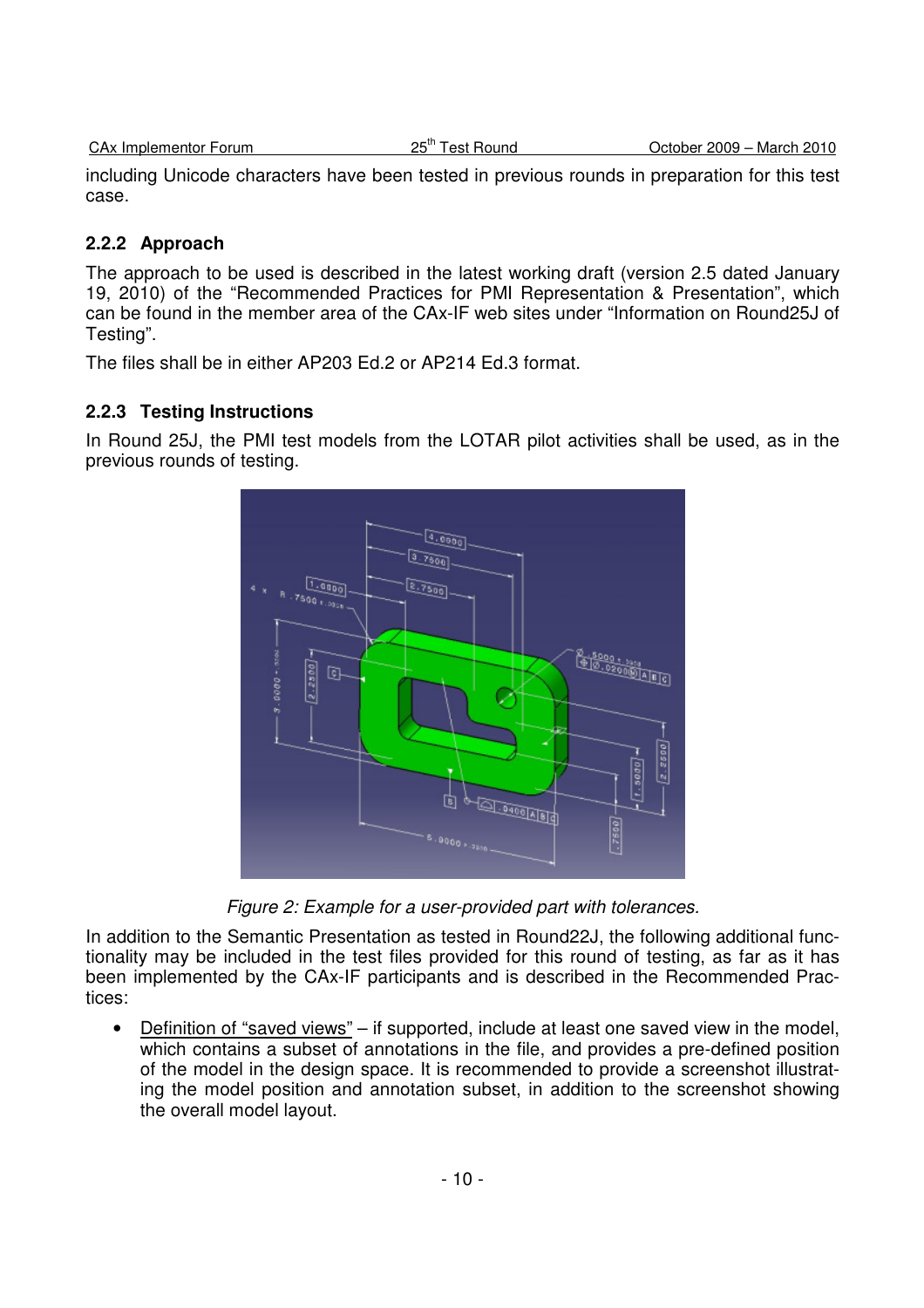• Cross-highlighting of annotations and annotated shape – if supported, include in the STEP file the information necessary to maintain the association between annotations and the annotated shape elements in a way, that after import, when highlighting an annotation, the shape elements annotated by it are highlighted, too, and vice versa.

**Note** that models with representation only, semantic presentation only, or both, are allowed in this test. This shall be stated in the "scope" column in the statistics.

#### **2.2.3.1 Test Models**

Test Models for CATIA V5 and UG NX are available in the CAx-IF File Repository under "Round 22J > GDandT Test Models". Test Models containing PMI data for other CAD systems are welcome.

#### **2.2.3.2 Statistics**

For each STEP file submitted for the SP1 model, vendors must submit the corresponding native statistics to the online statistics and results database, CAESAR. To do so, log in to CAESAR, go to "Test Rounds > R25J Test Cases > SP1 Data Sheet", and either fill in the web form, or upload a comma-delimited file (.csv) with the data as listed below.

**Note** that in order to count the GD&T elements for the statistics, as per agreement during the Round 22J Review Meeting, the actual STEP entity types (datum, datum\_target,…) shall be considered.

| column name | description                                                                                 |
|-------------|---------------------------------------------------------------------------------------------|
| model       | The name of the test model, here: 'SP1'                                                     |
| system_n    | The system code of the CAD system creating the<br><b>STEP file</b>                          |
| system_t    | The system code of the CAD system importing the<br>STEP file. For native stats, enter 'stp' |
| unit        | The unit the model is designed in                                                           |
| volume      | Total volume of all solids                                                                  |
| area        | Total surface area of all solids                                                            |
|             | A short designation of the scope tested in the model. In<br>the case of SP1 it is one of    |
| scope       | - "Representation only"                                                                     |
|             | - "Semantic Presentation only"                                                              |
|             | - "Representation and Semantic Presentation"                                                |
| <b>CX</b>   | Centroid of all solids                                                                      |
| cy          |                                                                                             |
| <b>CZ</b>   |                                                                                             |
| dimension   | The number of dimensions processed                                                          |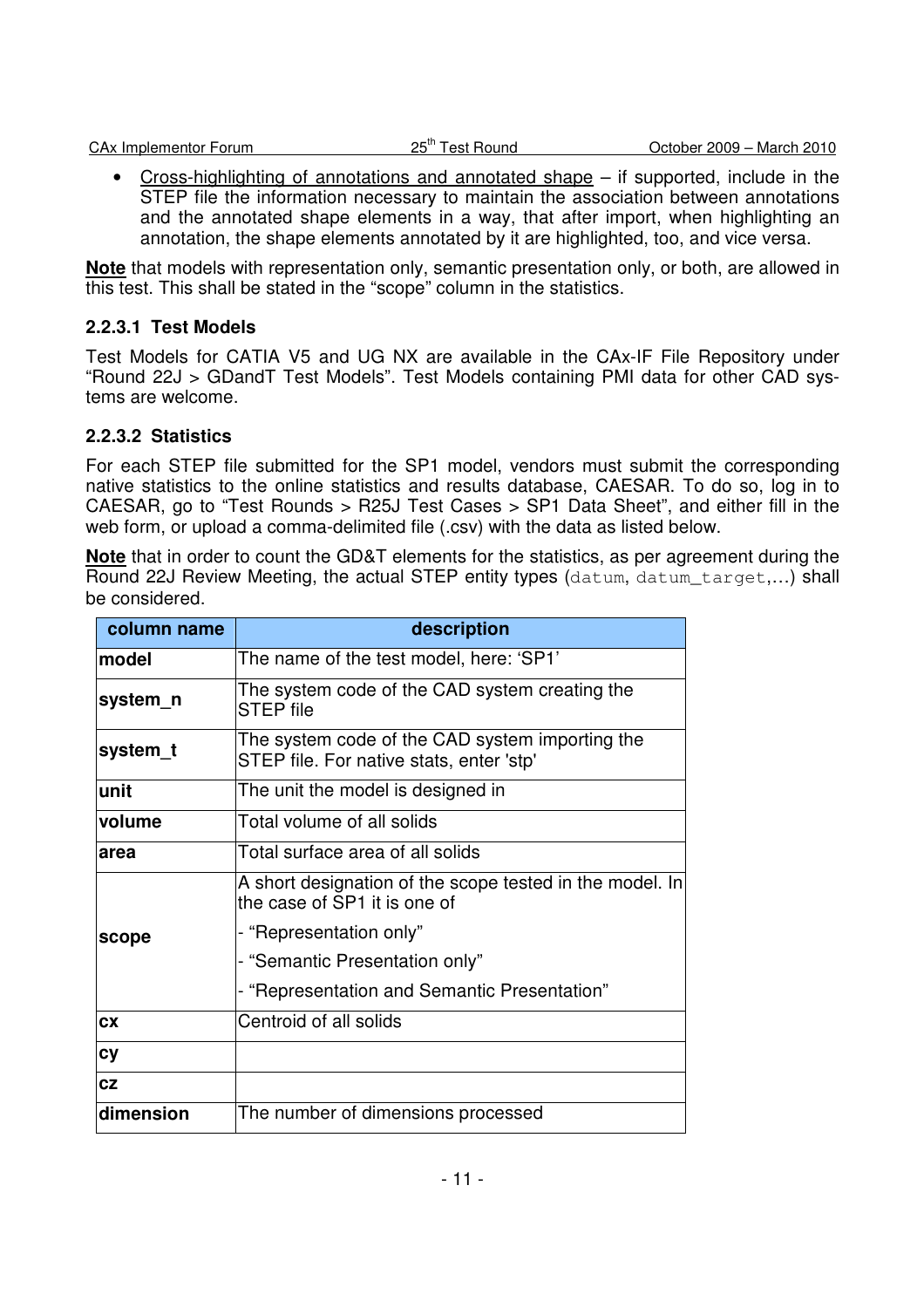| <b>CAx Implementor Forum</b> | 25 <sup>th</sup> Test Round                                                                                                                                                                                   | October 2009 - March 2010 |
|------------------------------|---------------------------------------------------------------------------------------------------------------------------------------------------------------------------------------------------------------|---------------------------|
| datums                       | The number of datums processed                                                                                                                                                                                |                           |
| datum_targets                | The number of datum targets processed                                                                                                                                                                         |                           |
| tolerances                   | The number of tolerances processed                                                                                                                                                                            |                           |
| labels                       | The number of labels processed                                                                                                                                                                                |                           |
| saved view                   | The name of the Saved View which is the basis for the<br>view-related statistics                                                                                                                              |                           |
| view annot                   | The number of annotations included in the specified<br>saved view.                                                                                                                                            |                           |
| view pos                     | pass/fail, whether the position stored for the Saved<br>View could be restored successfully. It is recom-<br>mended to provide a screenshot illustrating the position<br>of the model for the specified view. |                           |
| highlight                    | all/partial/none - whether the cross-highlighting for an-<br>notations and annotated shape elements works cor-<br>rectly                                                                                      |                           |
| date                         | The date when the statistics were last updated (will be<br>filled in automatically)                                                                                                                           |                           |
| <b>issues</b>                | A short statement on issues with the file                                                                                                                                                                     |                           |

## **2.3 Model UD2: User Defined Attributes**

#### **2.3.1 Motivation**

Most CAD systems allow the user to add user-defined attributes in the form of key-value pairs to a part or shape. These carry information which can not be derived from the geometry, such as material costs, but is of relevance to downstream processes or for archiving purposes. In Round 25J, this capability will be tested for the third time.

## **2.3.2 Approach**

The approach to be used to transfer the user-defined attributes is described in the Draft Recommended Practices for User Defined Attributes (v0.5), which are available in the member area of the CAx-IF homepages under "Information on Round 25J of Testing".

User Defined Attributes can be attached to either a single part, an instance of an assembly component or a geometric element of its shape. Each attribute can be descriptive (i.e. the value is a text string) or numeric (with and without unit).

Validation Properties for User Defined Attributes can be given by creating a count of how many attributes are attached where in model structure, i.e. at the part/product level or various classes of geometric elements.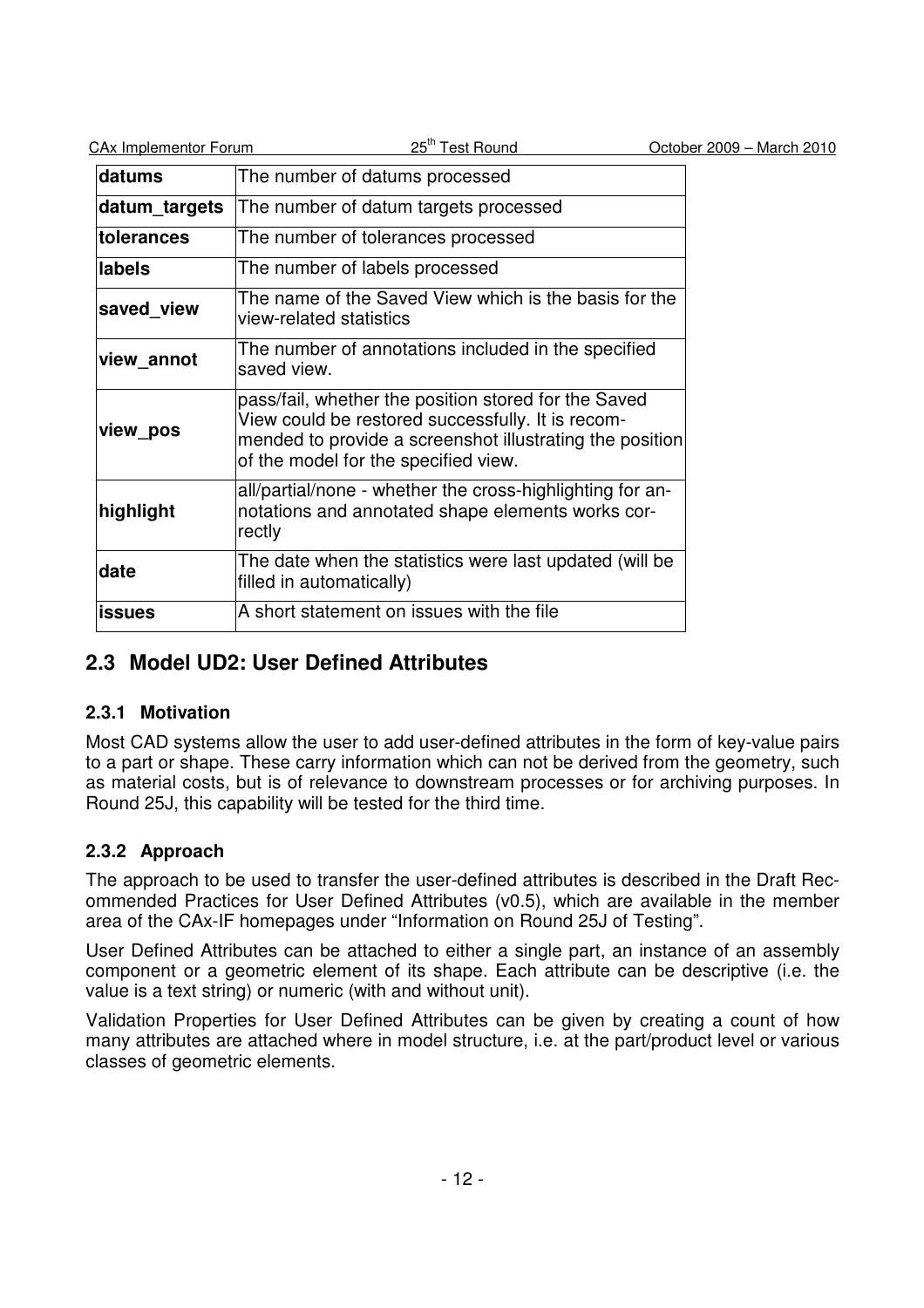#### **2.3.3 Testing Instructions**

The User Defined Attributes shall be tested using the well-known as AS1 model.

#### **2.3.3.1 Construction of the model**

The following attributes are suggested values for use in the UD2 test. **Note** that the locations where the attributes should be attached (solid/surface, instance, part/product) are proposals, not mandatory. All attribute types should be contained in the model and attached in the file structure where meaningful for the originating system.

- To one of the faces of the 'plate' part, add a descriptive attribute (see section 5.1 in the Recommended Practices):
	- o Name: 'Surface Finish'
	- o Description: 'Anodize per specification MIL-A-8625, Type I'
- To the two instances of the L-bracket assembly, add a value attribute each (see section 5.2 in the Recommended Practices):
	- o Name: 'asm\_step'
	- o Values: 1. and 2. respectively
- To the 'plate' part, add a measure attribute (see section 5.3 in the Recommended Practices):
	- o Name: 'weight'
	- $\circ$  Unit: kilograms (kg) or pounds (lbs)
	- o Value: <calculated weight of component preferred but generic value can be provided if necessary>

It is allowable to add additional information to each of the attributes (see section 5.4 in the Recommended Practices).

In addition, Validation Properties for the UDA shall be included, giving at least the following values:

- the sum of all UDA attached at the part/product level
- the sum of all UDA attached to geometric elements, for those systems capable of doing so.

#### **2.3.3.2 Statistics**

For each STEP file submitted for the UD1 model, vendors must submit the corresponding native statistics to the online statistics and results database, CAESAR. To do so, log in to CAESAR, go to "Test Rounds > R25J Test Cases > UD1 Data Sheet", and either fill in the web form, or upload a comma-delimited file (.csv) with the following data: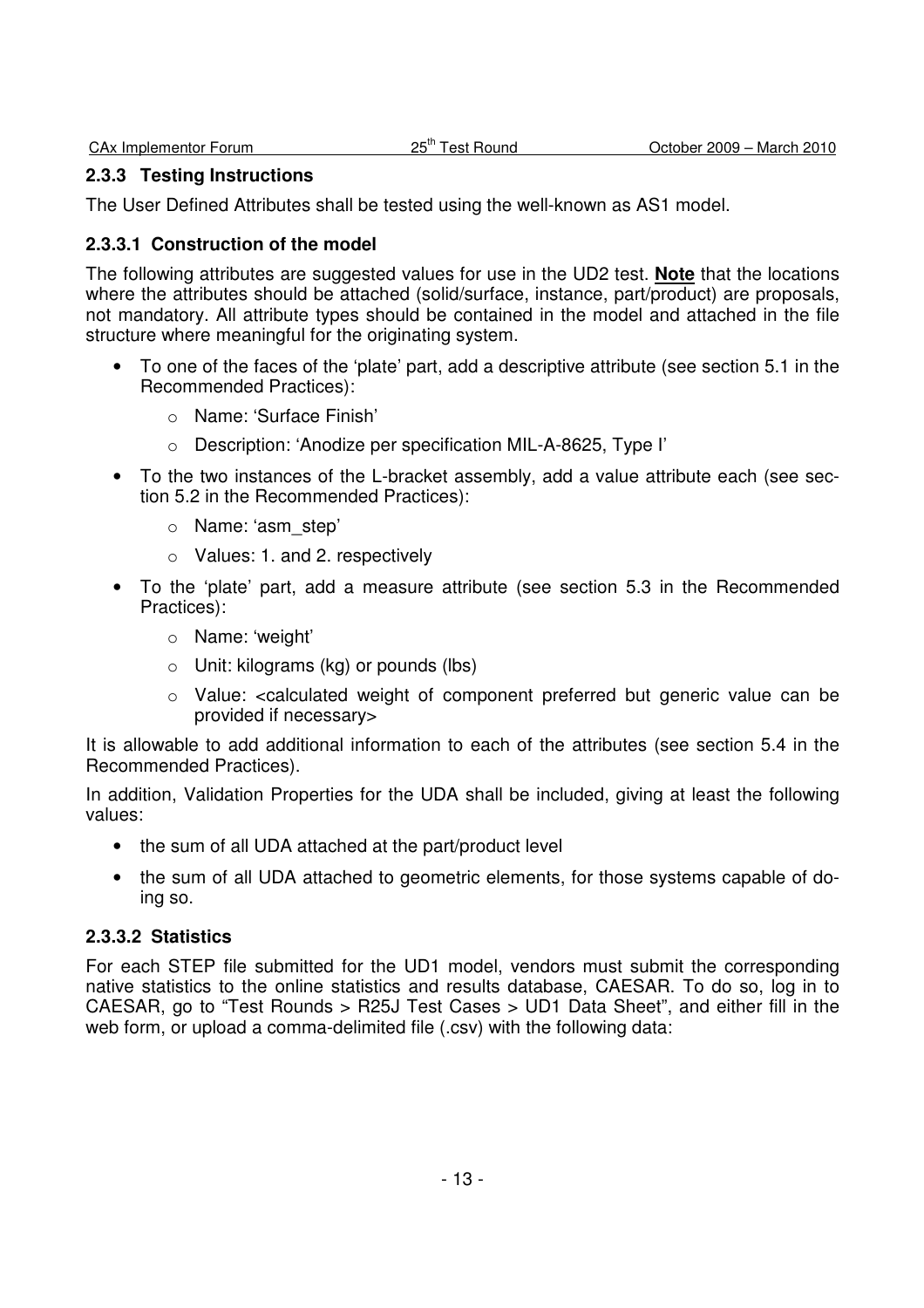| CAx Implementor Forum |  |
|-----------------------|--|
|                       |  |

| column name   | description                                                                                                         |
|---------------|---------------------------------------------------------------------------------------------------------------------|
| <b>model</b>  | The name of the test model, here: 'UD2'                                                                             |
| system_n      | The system code of the CAD system creating the STEP<br>file                                                         |
| system_t      | The system code of the CAD system importing the STEP<br>file. For native stats, enter 'stp'                         |
| face attr     | pass/fail, have the User Defined Attributes at the sol-<br>id/surface level been processed correctly?               |
| instance_attr | pass/fail, have the User Defined Attributes at the assem-<br>bly component instance level been processed correctly? |
| part attr     | pass/fail, have the User Defined Attributes at the<br>part/product level been processed correctly?                  |
| valid attr    | pass/fail, is the instantiation of the user defined attributes<br>as per the recommended practices?                 |
| uda_part_vp   | pass/fail, has the number of User Defined Attributes at<br>the Part/Product level be processed correctly?           |
| uda_geo_vp    | pass/fail, has the number of User Defined Attributes at<br>the Geometry level be processed correctly?               |
| date          | The date when the statistics were last updated (will be<br>filled in automatically)                                 |
| <b>issues</b> | A short statement on issues with the file                                                                           |

## **2.4 Model SG1: Supplemental Geometry**

#### **2.4.1 Motivation**

When designing a part in a CAD system, geometrical elements are often created that do not belong to the actual, i.e. manufactured, shape of the part, but are used to either create other geometric shapes, or to relate additional information about the part.

The main business applications for this capability are the transfer of reference elements for PMI information, such as cutting planes and center lines, and named axis placements as tool targets for machining applications.

In Round 25J, this capability will be tested for the second time.

In preparation for the release of the final (public) version of the corresponding Recommended Practices, all participants in this test case are asked to provide at least one test file which has only Supplemental Geometry, without PMI attached to it. These files, if tested successfully and syntactically and structurally clean, will be added to the STEP File Library on the CAx-IF homepage.

Additional test files with PMI attached are always welcome.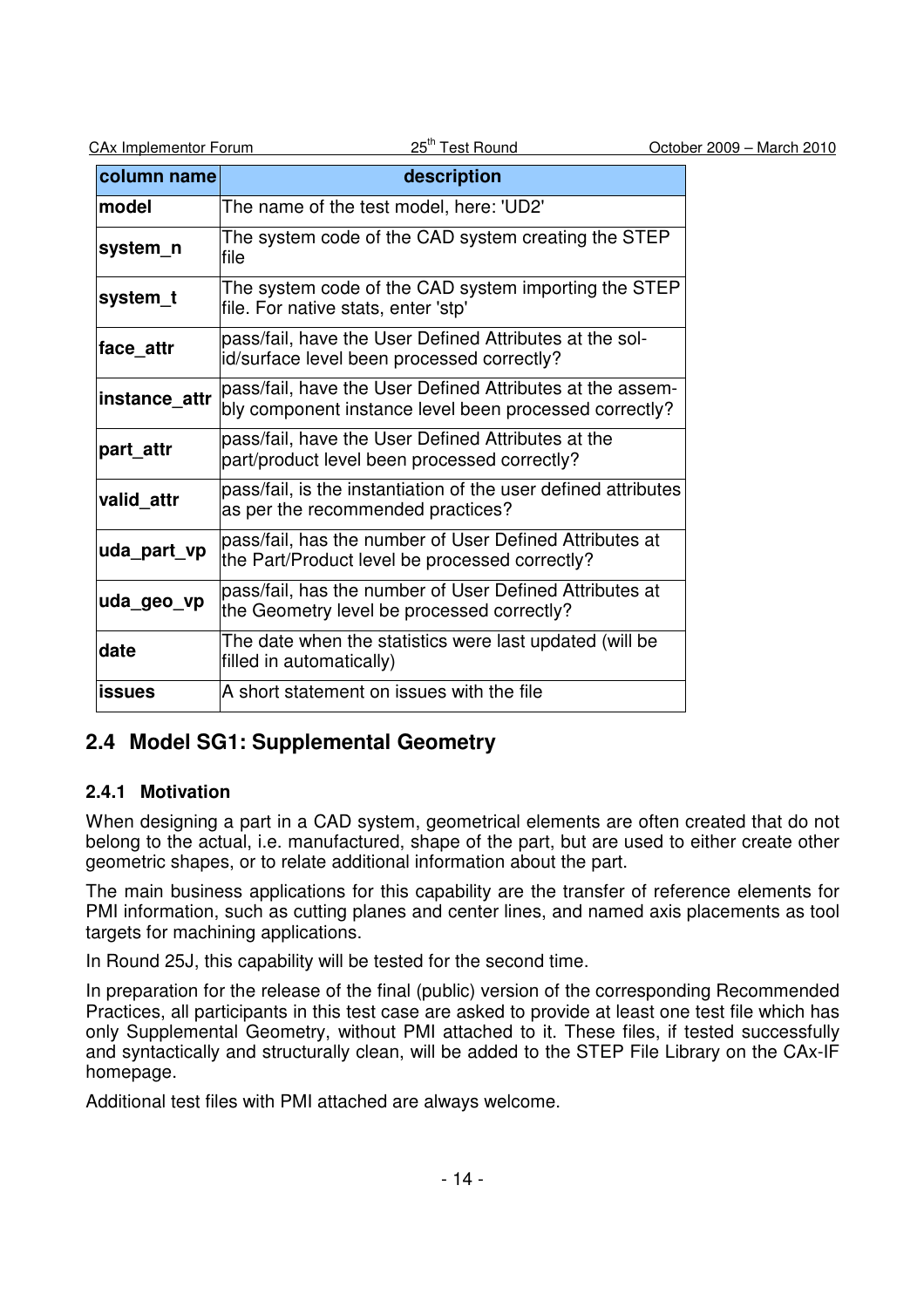#### **2.4.2 Approach**

The approach to be used is described in the Draft Recommended Practices for Supplemental Geometry (v0.4), which is available in the member area of the CAx-IF homepages under "Information on Round 24J of Testing".

#### **2.4.3 Testing Instructions**

The transfer of supplemental geometry will be tested using a simple test model (see below). The following elements shall be included:

- The center line for the cylindrical hole through the part
- A reference plane at the upper end of the truncated cone, its face normal parallel to the center line of the hole
- Four named axis placements along the outer top edge of the part

**Note** that when comparing the results, the supplemental geometry elements may look differently in different CAD systems (e.g. bounded vs. unbounded plane). The essential criteria are they correctly identified as supplemental geometry elements in the target system.

In addition to the scope tested in previous rounds, for those systems supporting it, PMI elements shall be added referencing supplemental geometry elements. For an example illustration, see the Supplemental Geometry Rec.Pracs. It is recommended to add a datum to the reference plane and a dimension to the center axis, plus a tolerance referencing the datum to define meaningful PMI content.

Both Polyline or Semantic Presentation can be used to display these. It is recommended to note the approach used in the "issues" column of the statistics. If no PMI elements are included, the respective columns in the statistics shall be filled with "na".

#### **2.4.3.1 Construction of the SG1 model**



Figure 2: Sketch of the SG1 model.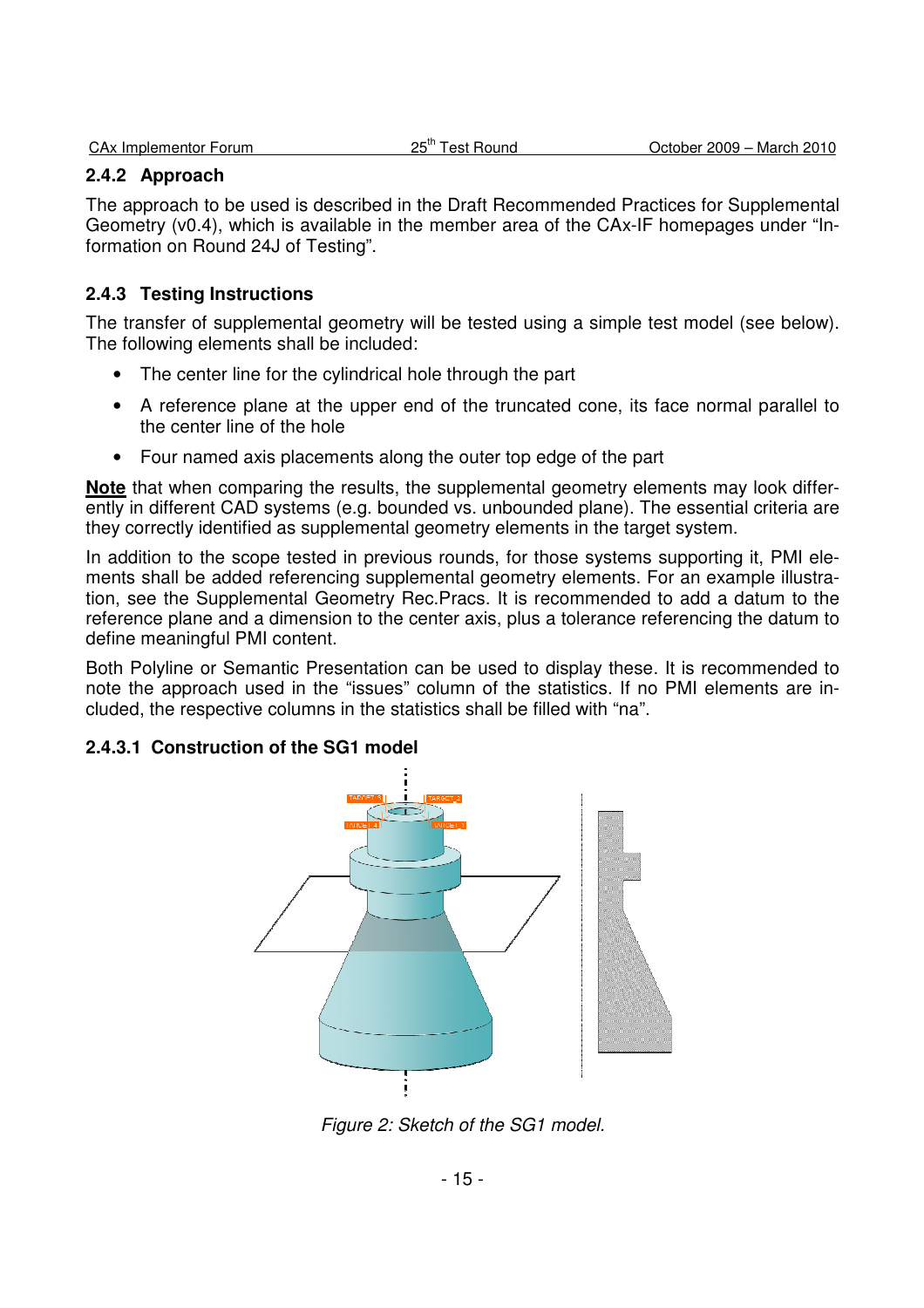| CAx Implementor Forum |  |
|-----------------------|--|
|                       |  |

Dimensions for the part are arbitrary; suggested values are height 15cm, base diameter 10cm and tip diameter 5cm.

#### **2.4.3.2 Statistics**

For each STEP file submitted for the SG1 model, vendors must submit the corresponding native statistics to the online statistics and results database, CAESAR. To do so, log in to CAESAR, go to "Test Rounds > R25J Test Cases > SG1 Data Sheet", and either fill in the web form, or upload a comma-delimited file (.csv) with the following data:

| column name        | description                                                                                                                                                                |  |  |
|--------------------|----------------------------------------------------------------------------------------------------------------------------------------------------------------------------|--|--|
| model              | The name of the test model, here: 'SG1'                                                                                                                                    |  |  |
| system_n           | The system code of the CAD system creating the STEP<br>file                                                                                                                |  |  |
| system_t           | The system code of the CAD system importing the<br>STEP file. For native stats, enter 'stp'.                                                                               |  |  |
| unit               | The unit the model is designed in                                                                                                                                          |  |  |
| volume             | Total volume of all solids                                                                                                                                                 |  |  |
| area               | Total surface area of all solids                                                                                                                                           |  |  |
| <b>CX</b>          | Centroid of all solids                                                                                                                                                     |  |  |
| <b>cy</b>          |                                                                                                                                                                            |  |  |
| CZ                 |                                                                                                                                                                            |  |  |
| center line        | pass/fail, if the center line was found in the STEP file<br>and correctly displayed in the CAD system.                                                                     |  |  |
| ref plane          | pass/fail, if the reference plane was found in the STEP<br>file and correctly displayed in the CAD system.                                                                 |  |  |
| tool_tgt           | pass/fail, if the named axis placements (tool targets)<br>were found in the STEP file and correctly displayed in<br>the CAD system or identified in the product structure. |  |  |
| valid_sup_-<br>geo | pass/fail, whether the implementation of the supplemen-<br>tal geometry elements in the STEP file is as defined in<br>the recommended practices.                           |  |  |
| dimension          | The number of dimensions processed                                                                                                                                         |  |  |
| datums             | The number of datums processed                                                                                                                                             |  |  |
| tolerances         | The number of tolerances processed                                                                                                                                         |  |  |
| labels             | The number of labels processed                                                                                                                                             |  |  |
| date               | The date when the statistics were last updated (will be<br>filled in automatically)                                                                                        |  |  |
| <b>issues</b>      | A short statement on issues with the file                                                                                                                                  |  |  |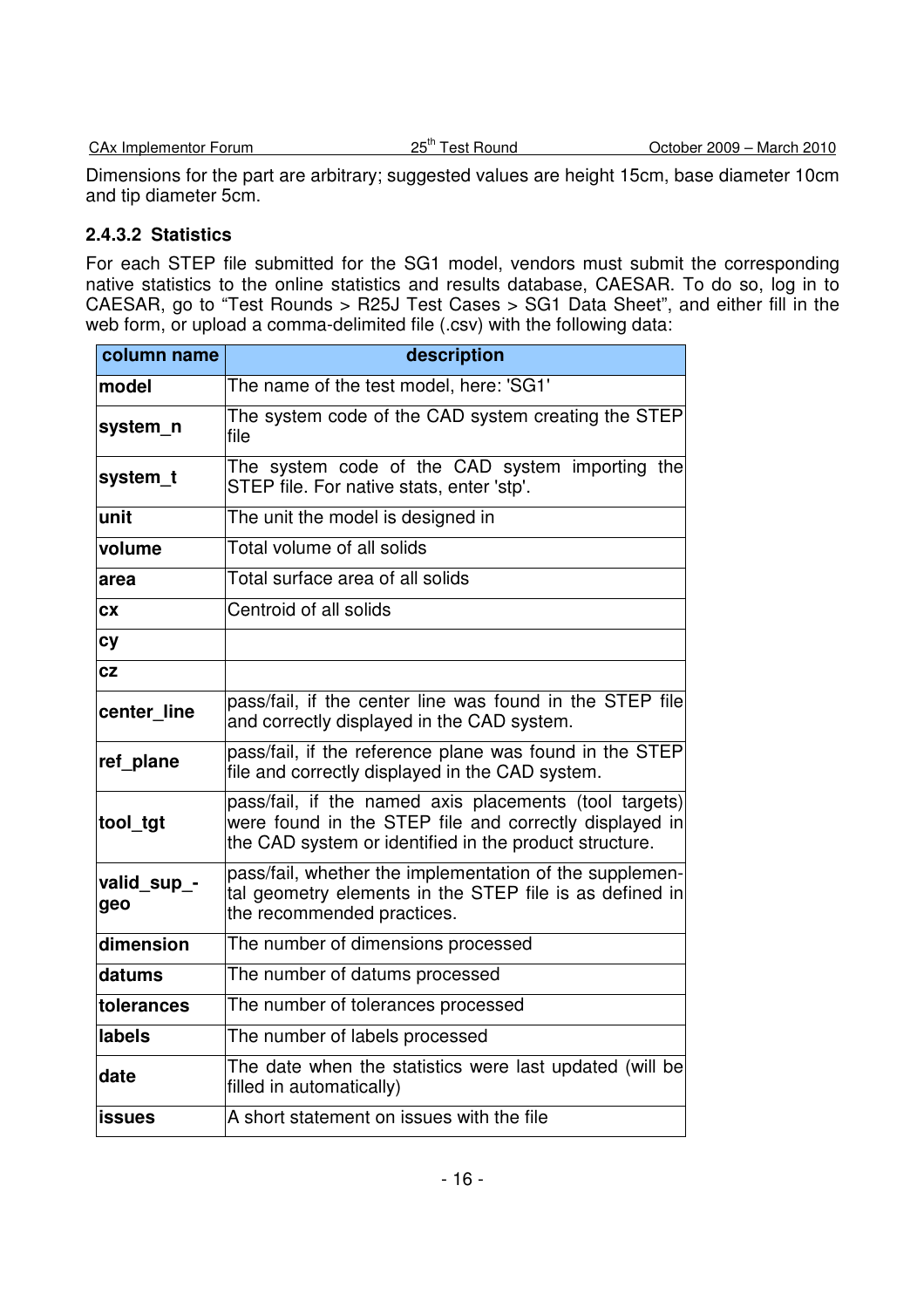## **3.0 Production models: PM23**

### **3.1 Motivation**

In an attempt to test the STEP processors on real world models, the CAx Implementor Forum will be testing production parts in this round and future rounds of CAx-IF testing. These production models are characteristic for components and assemblies that are encountered in the aerospace and automotive industries. PDES, Inc. and ProSTEP iViP member companies and vendors have supplied these models.

## **3.2 Approach**

Testing of Production Models focuses mainly on data quality, not on specific functionalities. Assemblies should therefore be exported as a single STEP file. The file format should be either AP214-IS, AP214e3 or AP203e2. In order to support quality validation of the Production Model exchange, all vendors shall include the maximum level of Validation Properties they support. In addition, since Round18J, the native and target statistics will include ValProps.

All source system native models and STEP files may be analyzed for data quality by the "CADIQ" developers. STEP syntax and structure will be checked by the CAx-IF facilitators. In order to enable an end-to-end analysis of the data exchange, all vendors importing Production Model STEP files are asked to submit the resulting target model from their system along with or instead of the target statistics.

## **3.3 Testing Instructions**

The native models as provided by the user companies should be exported to STEP by all participants who maintain a STEP processor for the respective CAD system. The native models will be made available on the CAx-IF File Repository in the member area under "Round 25J > Production Models".

#### **3.3.1 List of available models**

| <b>Model name</b>                    | <b>Stats code</b>   | <b>Native System</b> | <b>Remarks</b>                                                                                                                             |
|--------------------------------------|---------------------|----------------------|--------------------------------------------------------------------------------------------------------------------------------------------|
| <b>Display Select Panel Assembly</b> | pm23 <sub>u</sub> g | UG NX                | Available from the File Reposi-<br>tory in the CAx-IF Member Area,<br>folder<br>"/secure/CAX-IF Files/Round<br>23J/Production Models/UGNX" |
|                                      |                     |                      |                                                                                                                                            |
|                                      |                     |                      |                                                                                                                                            |
|                                      |                     |                      |                                                                                                                                            |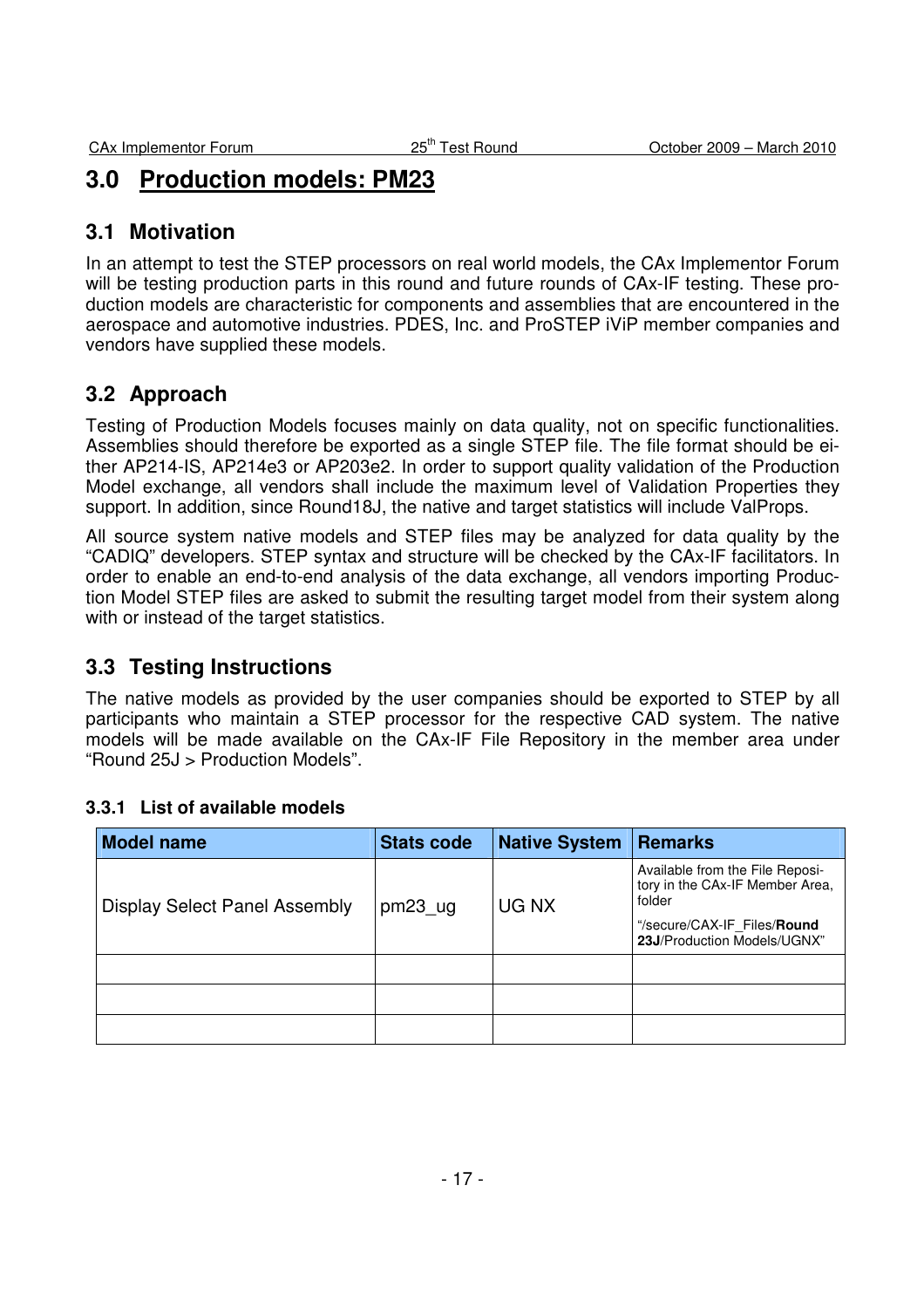| <b>CAx Implementor Forum</b> |  |
|------------------------------|--|

#### **3.3.2 Results**

For each STEP file submitted for the PM23 model, vendors must submit the corresponding native statistics to the online statistics and results database, CAESAR. To do so, log in to CAESAR, go to "Test Rounds > R25J Test Cases > PM23 Data Sheet", and either fill in the web form, or upload a comma-delimited file (.csv) with the following data:

| column name       | description                                                                                                                                                                               |  |  |
|-------------------|-------------------------------------------------------------------------------------------------------------------------------------------------------------------------------------------|--|--|
| model             | The name of the test model, e.g. 'PM23' (see stats code<br>above)                                                                                                                         |  |  |
| system_n          | The system code of the CAD system creating the STEP file                                                                                                                                  |  |  |
| system_t          | The system code of the CAD system importing the STEP file.<br>For native stats, enter 'stp'                                                                                               |  |  |
| unit              | The unit the model is designed in                                                                                                                                                         |  |  |
| volume            | Total volume of all solids                                                                                                                                                                |  |  |
| validation_volume | Total volume of all solids as received via the validation property<br>capability                                                                                                          |  |  |
| valid_vol         | pass/fail, is the instantiation of the validation property 'volume'<br>in the STEP file as per the recommended practices for valida-<br>tion properties?                                  |  |  |
| area              | Total surface area of all solids                                                                                                                                                          |  |  |
| validation area   | Total surface area of all solids (entire assembly), as received<br>via the validation property capability                                                                                 |  |  |
| valid area        | pass/fail, is the instantiation of the validation property 'area' the<br>STEP file as per the recommended practices for validation<br>properties?                                         |  |  |
| СX                | Centroid of all solids                                                                                                                                                                    |  |  |
| <b>cy</b>         |                                                                                                                                                                                           |  |  |
| <b>CZ</b>         |                                                                                                                                                                                           |  |  |
| validation_cx     | Centroid of all solids (entire assembly) as received via the vali-<br>dation property capability                                                                                          |  |  |
| validation_cy     |                                                                                                                                                                                           |  |  |
| validation cz     |                                                                                                                                                                                           |  |  |
| valid cent        | pass/fail, is the instantiation of the validation property 'centroid'<br>in the STEP file as per the recommended practices for valida-<br>tion properties?                                |  |  |
| model_size        | model_size is the length of the space diagonal of the<br>3dimensional bounding box enclosing all entities in the model.<br>The result is the Centroid deviation divided by the model_size |  |  |
| shoveit_ok        | pass/fail, indicates whether the model passed comparison of<br>the Extended GVP (i.e. no parts/subassemblies misplaced), or<br>failed.                                                    |  |  |